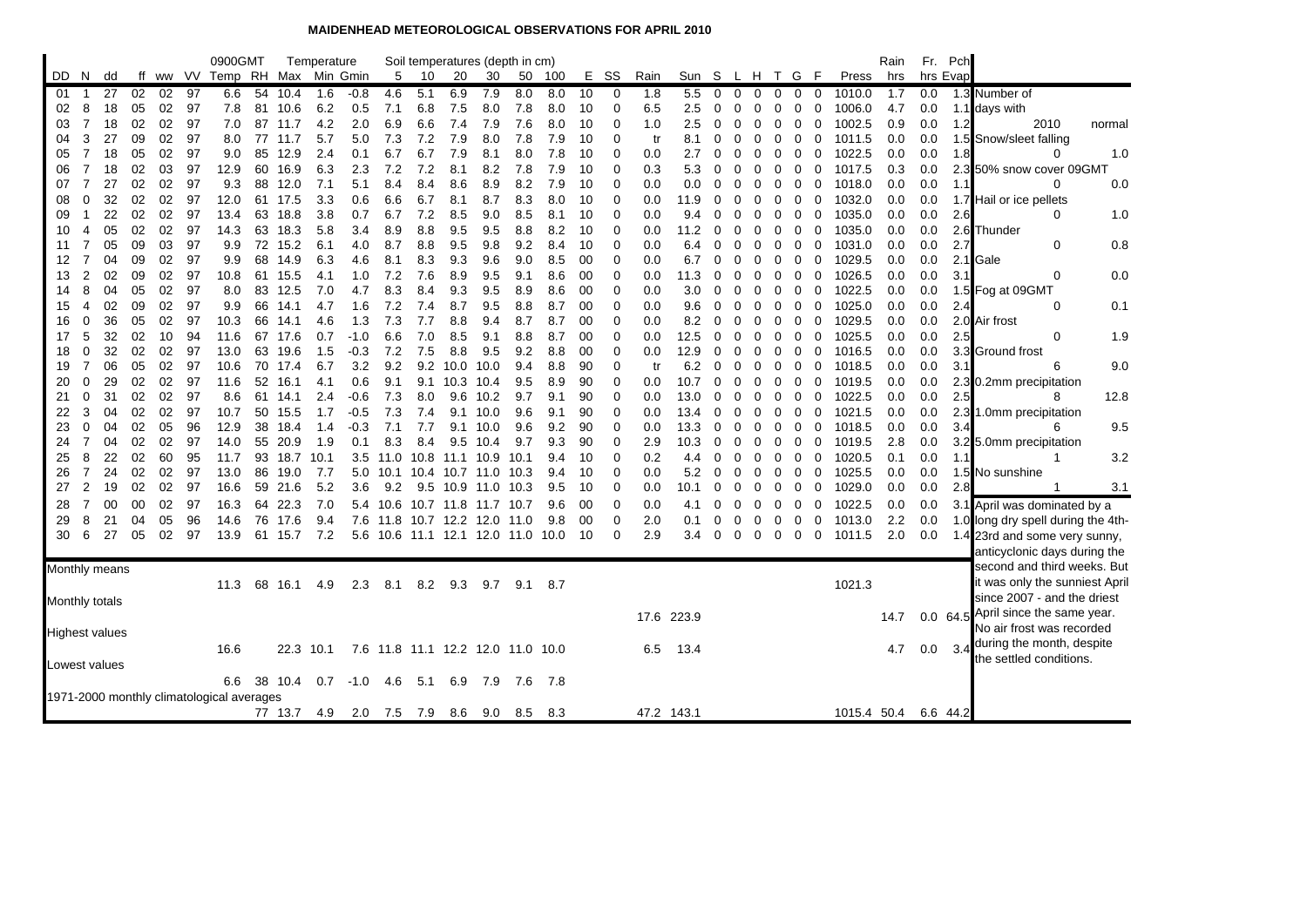

date

|  | 07GMT observations |
|--|--------------------|

|                    | N       |    | cloud cover (oktas, 9=obscured)                                                            |                       |                         | dd  |                                                    | wind direction (degrees/10)             |  |  |  |  |
|--------------------|---------|----|--------------------------------------------------------------------------------------------|-----------------------|-------------------------|-----|----------------------------------------------------|-----------------------------------------|--|--|--|--|
|                    | ff      |    | wind speed (knots)                                                                         |                       |                         |     |                                                    |                                         |  |  |  |  |
|                    | ww      |    | present weather code                                                                       |                       |                         |     |                                                    |                                         |  |  |  |  |
|                    |         |    | cloud decreasing                                                                           |                       |                         | 25  |                                                    | recent rain shower                      |  |  |  |  |
|                    |         | 2  | sky not changing                                                                           |                       |                         | 41  |                                                    | fog patches                             |  |  |  |  |
|                    |         | 3  | cloud increasing                                                                           |                       |                         | 61  |                                                    | continuous slight rain                  |  |  |  |  |
|                    |         | 10 | mist                                                                                       |                       |                         | 80  |                                                    | light rain shower                       |  |  |  |  |
|                    |         | 21 | recent rain                                                                                |                       |                         | 81  |                                                    | moderate rain shower                    |  |  |  |  |
|                    | VV.     |    | visibility (00-50 metres/100, 94 very poor, 95 poor, 96 moderate, 97 good)                 |                       |                         |     |                                                    |                                         |  |  |  |  |
|                    |         |    | Soil temperatures are for 0700GMT beneath bare soil (5, 10, 20cm) or grass (30, 50, 100cm) |                       |                         |     |                                                    |                                         |  |  |  |  |
| 09GMT observations |         |    |                                                                                            |                       |                         |     |                                                    |                                         |  |  |  |  |
|                    | Temp    |    | temperature (degC)                                                                         | relative humidity (%) |                         |     |                                                    |                                         |  |  |  |  |
|                    | Е       |    | state of ground (X1 slight snow, 10 moist, 20 wet, 90 cracked)                             |                       |                         | SS  |                                                    | snow depth (cm)                         |  |  |  |  |
|                    | Press   |    | air pressure (mb)                                                                          |                       |                         |     |                                                    |                                         |  |  |  |  |
| 24 hour readings   |         |    |                                                                                            |                       |                         |     |                                                    |                                         |  |  |  |  |
|                    | Max     |    | maximum temperature (degC) beginning 09GMT                                                 |                       |                         | Min |                                                    | minimum temperature (degC) ending 09GMT |  |  |  |  |
|                    | Gmin    |    | grass minimum temperature (degC) ending 09GMT                                              |                       | Rain                    |     | precipitation beginning 09GMT                      |                                         |  |  |  |  |
|                    | Sun     |    | sunshine (hours) sunrise-sunset                                                            |                       | Rain hrs                |     | hours of rainfall (>0.1mm/h) 09-09GMT              |                                         |  |  |  |  |
|                    | Fr. Hrs |    | hours of air frost (00-24GMT)                                                              |                       |                         |     | Piche evaporation (ml) beginning 09GMT<br>Pch Evap |                                         |  |  |  |  |
| Days with          |         |    |                                                                                            |                       |                         |     |                                                    |                                         |  |  |  |  |
|                    | S       |    | snow(5) or sleet(1) falling                                                                |                       | 50% snow cover at 09GMT |     |                                                    | hail or ice pellets<br>H.               |  |  |  |  |
|                    |         |    | thunder heard                                                                              | G                     | gale                    |     |                                                    | F<br>fog at 09GMT                       |  |  |  |  |
|                    |         |    |                                                                                            |                       |                         |     |                                                    |                                         |  |  |  |  |

This information (and data for earlier months) is also available at http://www.met.rdg.ac.uk/~brugge